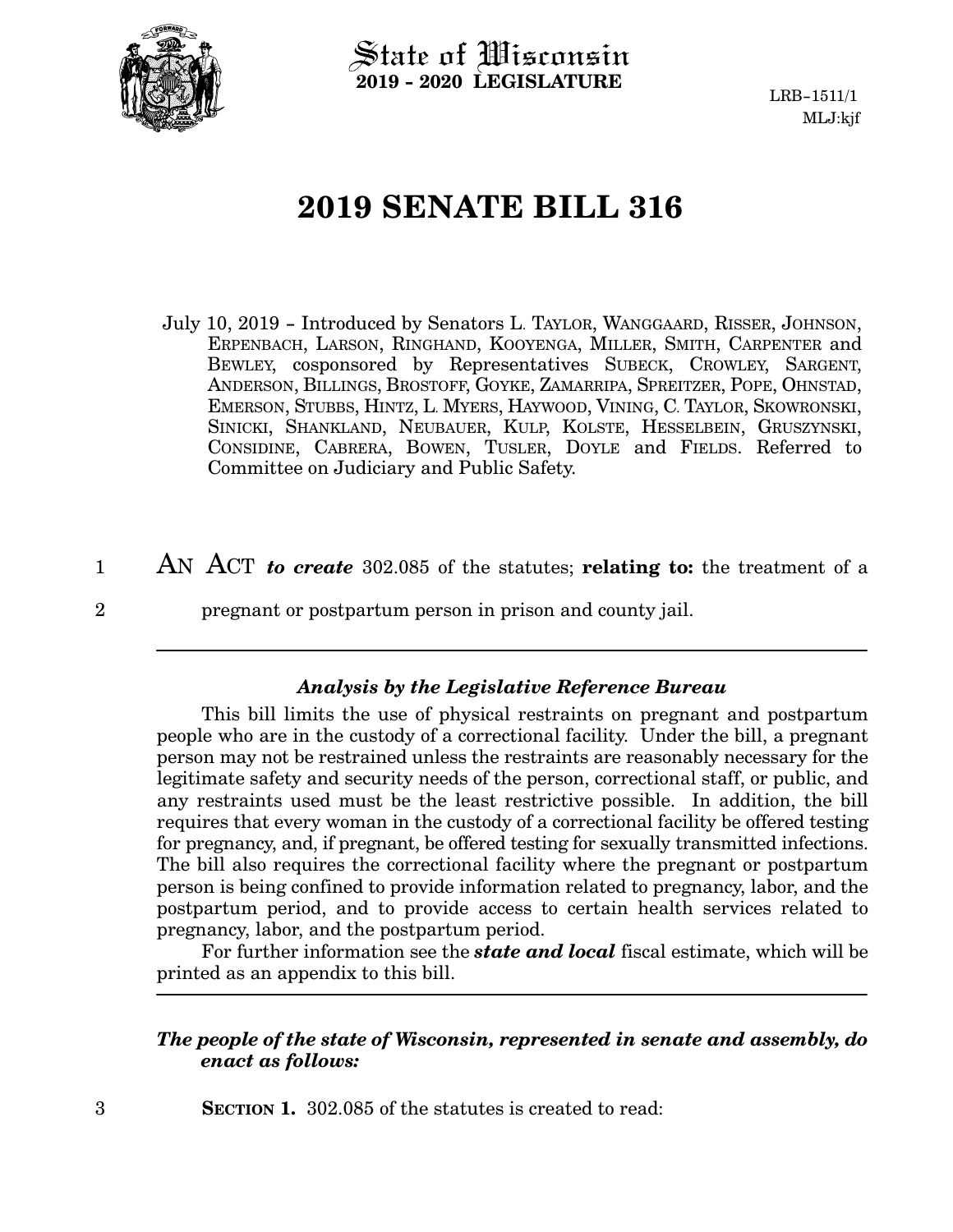$2019 - 2020$  Legislature  $-2 -$ 

## **SENATE BILL 316**

| $\mathbf{1}$            | 302.085 Treatment of a pregnant or postpartum person. (1) DEFINITIONS.                 |
|-------------------------|----------------------------------------------------------------------------------------|
| $\sqrt{2}$              | In this section:                                                                       |
| $\boldsymbol{3}$        | (a) "Correctional facility" has the meaning given in s. $101.123$ (1) (ac).            |
| $\overline{\mathbf{4}}$ | (b) "Doula" means a nonmedical, trained professional who provides continuous           |
| $\overline{5}$          | physical, emotional, and informational support during pregnancy, labor, birth, and     |
| $\boldsymbol{6}$        | the postpartum period.                                                                 |
| 7                       | (c) "Doula services" means childbirth education and support services, including        |
| $\, 8$                  | emotional, physical, and informational support provided during pregnancy, labor,       |
| 9                       | birth, and the postpartum period.                                                      |
| 10                      | (d) "Postpartum" means the period of time following the birth of an infant to          |
| 11                      | 6 months after the birth.                                                              |
| 12                      | (e) "Restrain" means to use a mechanical, chemical, or other device to constrain       |
| 13                      | the movement of a person's body or limbs.                                              |
| 14                      | (2) RESTRAINING A PREGNANT PERSON. (a) A representative of a correctional              |
| 15                      | facility may not restrain a person known to be pregnant unless the representative      |
| 16                      | makes an individualized determination that restraints are reasonably necessary for     |
| 17                      | the legitimate safety and security needs of the person, correctional staff, or public. |
| 18                      | If restraints are determined to be necessary, the restraints must be the least         |
| 19                      | restrictive effective type and the most reasonable under the circumstances.            |
| 20                      | (b) A representative of a correctional facility may not restrain a person known        |
| 21                      | to be pregnant while the person is being transported if the restraint is through the   |
| 22                      | use of leg irons, waist chains or other devices that cross or otherwise touch the      |
| 23                      | person's abdomen, or handcuffs or other devices that cross or otherwise touch the      |
|                         |                                                                                        |

person's wrists when affixed behind the person's back. 24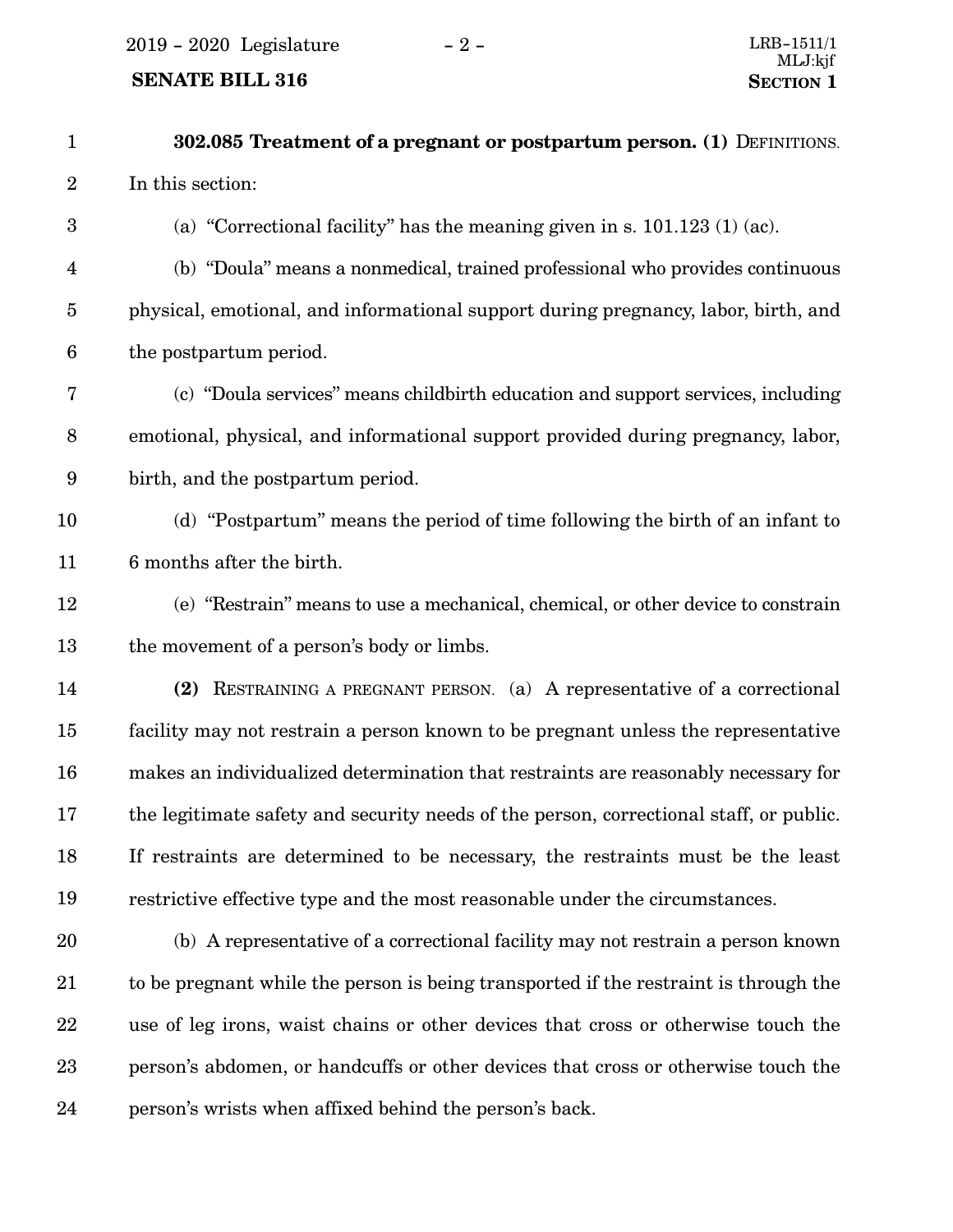$2019 - 2020$  Legislature  $-3 -$ 

## **SENATE BILL 316** SECTION 1

(c) A representative of a correctional facility may not place a person known to be pregnant in solitary confinement for any punitive purpose. (d) A representative of a correctional facility may restrain a person who is in labor or who has given birth in the preceding 3 days only if all of the following apply: 1. There is a substantial flight risk or some other extraordinary medical or security circumstance that requires restraints be used to ensure the safety and security of the person, the staff of the correctional or medical facility, other inmates. or the public. 2. The representative has made an individualized determination that restraints are necessary to prevent escape or injury. 3. There is no objection to the use of restraints by the treating medical care provider. 4. The restraints used are the least restrictive effective type and are used in the least restrictive manner. (e) All staff members who may come into contact with a pregnant or postpartum person at any correctional facility shall receive training on the requirements of this subsection on an annual basis. **(3)** TREATMENT OF A PREGNANT OR POSTPARTUM PERSON. A correctional facility shall ensure all of the following for every person incarcerated at the facility: (a) That every woman under 50 years of age is offered testing for pregnancy. (b) That every pregnant person is offered testing for sexually transmitted infections, including HIV. (c) That every pregnant person who is on a methadone treatment regimen be 1 2 3 4 5 6 7 8 9 10 11 12 13 14 15 16 17 18 19 20 21 22 23

provided continuing methadone treatment. 24